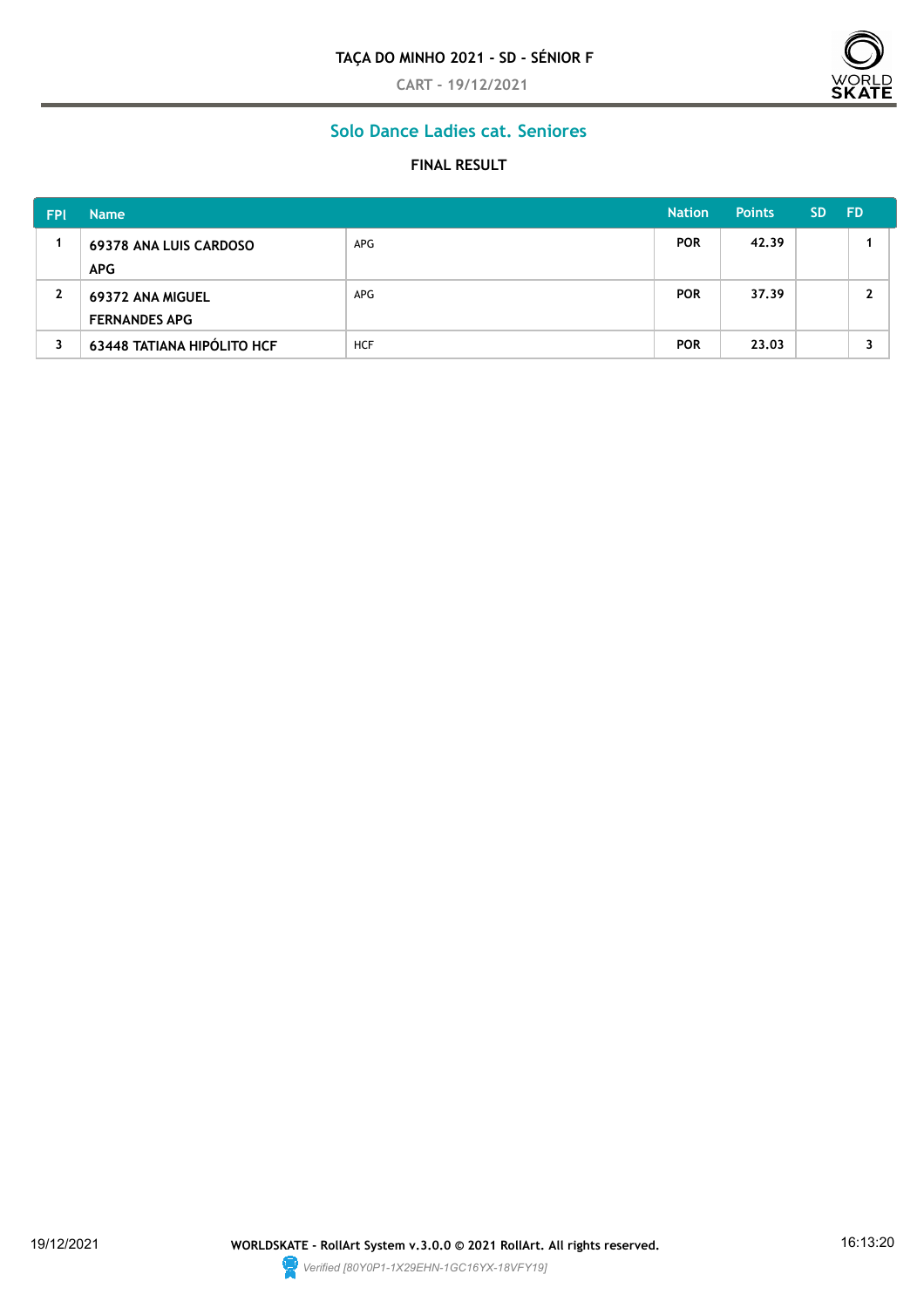**CART - 19/12/2021**



## **Solo Dance Ladies cat. Seniores - Free Dance**

#### **JUDGES DETAILS PER SKATER**

| Rank<br><b>Name</b><br>1<br>69378 ANA LUIS CARDOSO APG |              |                                                 |                      | <b>Nation</b><br><b>POR</b> |                | Element<br>22.57 | Total<br>score | <b>Total</b><br>Component<br>score (factored)<br>19.82 | <b>Total</b><br><b>Deductions</b><br>0.00 | <b>Total</b><br>Segment<br>score<br>42.39 |
|--------------------------------------------------------|--------------|-------------------------------------------------|----------------------|-----------------------------|----------------|------------------|----------------|--------------------------------------------------------|-------------------------------------------|-------------------------------------------|
| # Executed Element                                     |              | Info                                            | <b>Base</b><br>Value | QOE                         | J <sub>1</sub> | J2               | J3             |                                                        |                                           | Scores of<br>Panel                        |
| <b>Dance Sequence</b>                                  | FoSq1        | Footwork Seg                                    | 5.00                 | 0.00                        | 0              | $\mathbf{0}$     | $\mathbf{0}$   |                                                        |                                           | 5.00                                      |
| <b>Dance Step</b><br>2                                 | <b>ChStS</b> | Choreo Step Seq                                 | 3.00                 | 0.07                        | 0              | $+1$             | 0              |                                                        |                                           | 3.07                                      |
| <b>Dance Travelling</b><br>3                           | Tr4          | Traveling                                       | 6.50                 | $-0.20$                     | 0              | $\mathbf{0}$     | $-1$           |                                                        |                                           | 6.30                                      |
| <b>Dance Step</b><br>4                                 | ASq2         | Art Foot Seq                                    | 5.50                 | 0.00                        | 0              | $\mathbf{0}$     | $\mathbf{0}$   |                                                        |                                           | 5.50                                      |
| <b>Dance Step</b><br>5                                 | CISqB        | <b>Cluster Sequence</b>                         | 3.00                 | $-0.30$                     | $-1$           | $-1$             | $-1$           |                                                        |                                           | 2.70                                      |
|                                                        |              |                                                 | 23.00                |                             |                |                  |                |                                                        |                                           | 22.57                                     |
| <b>Program Components</b>                              |              |                                                 | Factor               |                             |                |                  |                |                                                        |                                           |                                           |
| <b>Skating Skills</b>                                  |              |                                                 | 1.3                  |                             | 4.00           | 4.00             | 3.50           |                                                        |                                           | 3.83                                      |
| Transitions/Linking Footwork/Movement                  |              |                                                 | 1.3                  |                             | 4.00           | 4.00             | 3.75           |                                                        |                                           | 3.92                                      |
| Performance/Execution                                  |              |                                                 | 1.3                  |                             | 4.00           | 4.00             | 3.25           |                                                        |                                           | 3.75                                      |
| Choreography/Composition                               |              |                                                 | 1.3                  |                             | 4.00           | 4.00             | 3.25           |                                                        |                                           | 3.75                                      |
|                                                        |              | Judges Total Program Component Score (factored) |                      |                             |                |                  |                |                                                        |                                           | 19.82                                     |
| <b>Deductions</b><br>0.00                              |              |                                                 |                      |                             |                |                  |                |                                                        |                                           |                                           |

| <b>Event Manager</b> | CARLA REGO             | <b>Specialist</b> | <b>HUGO CHAPOUTO</b> |
|----------------------|------------------------|-------------------|----------------------|
| Data Operator        | <b>JOSÉ MENDES</b>     | Controller        | RICARDO PINTO        |
| Referee              | <b>CAROLINA VARELA</b> | Judge             | CAROLINA VARELA      |
| Judge 2              | MARIA JOÃO SOUSA       | Judge 3           | NUNO FERNANDES       |
|                      |                        |                   |                      |

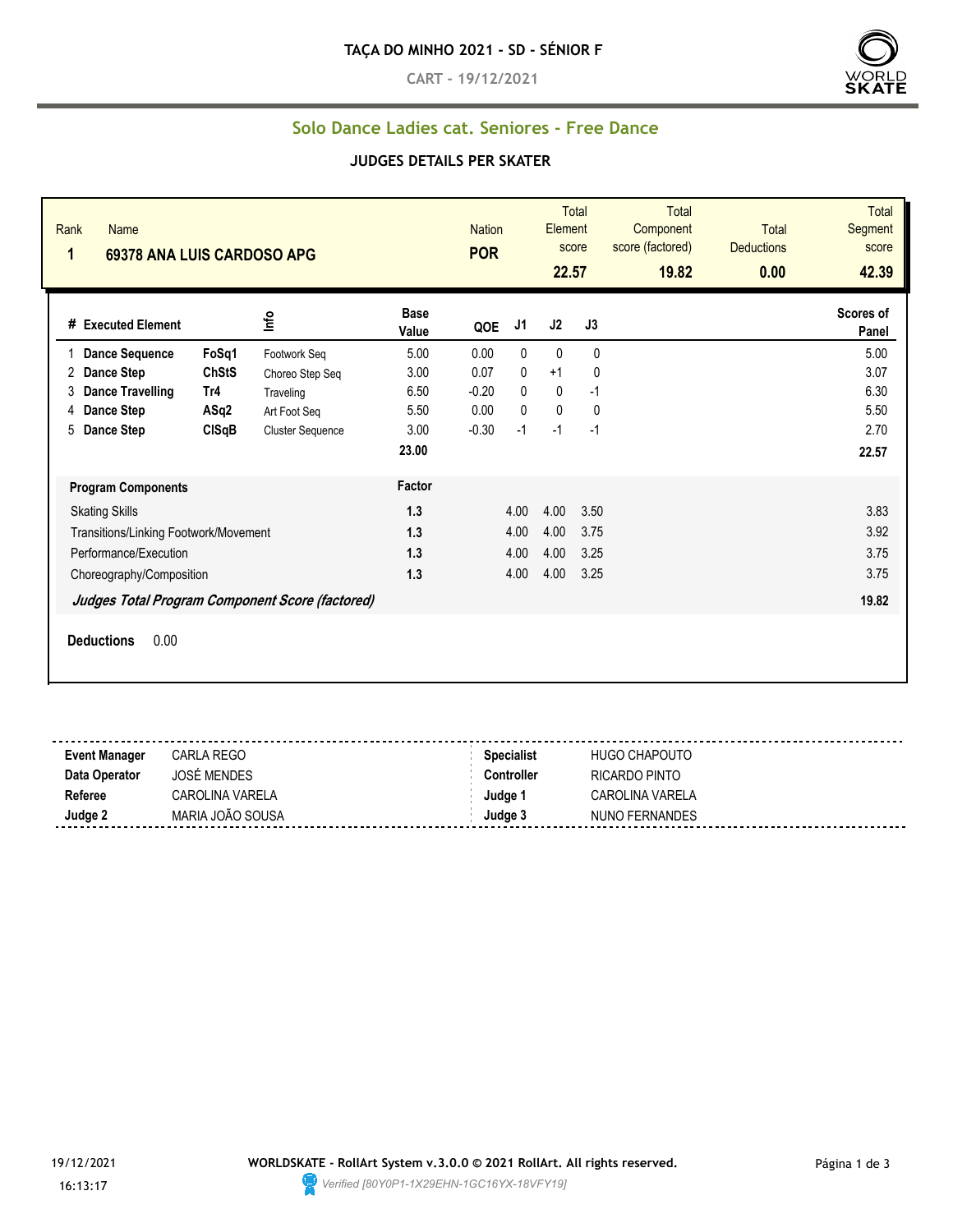### **Solo Dance Ladies cat. Seniores - Free Dance**

### **JUDGES DETAILS PER SKATER**

| Rank<br><b>Name</b><br>$\overline{2}$                                                                                                            |                                               | <b>69372 ANA MIGUEL FERNANDES APG</b>                                                   |                                               | <b>Nation</b><br><b>POR</b>                      |                                           | Element<br>19.40                  | <b>Total</b><br>score                     | <b>Total</b><br>Component<br>score (factored)<br>17.99 | <b>Total</b><br><b>Deductions</b><br>0.00 | <b>Total</b><br>Segment<br>score<br>37.39     |
|--------------------------------------------------------------------------------------------------------------------------------------------------|-----------------------------------------------|-----------------------------------------------------------------------------------------|-----------------------------------------------|--------------------------------------------------|-------------------------------------------|-----------------------------------|-------------------------------------------|--------------------------------------------------------|-------------------------------------------|-----------------------------------------------|
| # Executed Element                                                                                                                               |                                               | ۴ų                                                                                      | <b>Base</b><br>Value                          | QOE                                              | J1                                        | J2                                | J3                                        |                                                        |                                           | Scores of<br>Panel                            |
| Dance Step<br><b>Dance Sequence</b><br>2<br><b>Dance Step</b><br>3<br><b>Dance Step</b><br>4<br><b>Dance Travelling</b><br>5                     | <b>ChStS</b><br>FoSq1<br>ClSqB<br>ASq2<br>Tr2 | Choreo Step Seq<br>Footwork Seq<br><b>Cluster Sequence</b><br>Art Foot Seq<br>Traveling | 3.00<br>5.00<br>3.00<br>5.50<br>4.50<br>21.00 | 0.13<br>$-0.13$<br>$-0.40$<br>$-0.27$<br>$-0.93$ | $+1$<br>0<br>$-1$<br>$\mathbf{0}$<br>$-2$ | $+1$<br>0<br>$-1$<br>$-1$<br>$-2$ | $\mathbf 0$<br>$-1$<br>$-2$<br>$-1$<br>-3 |                                                        |                                           | 3.13<br>4.87<br>2.60<br>5.23<br>3.57<br>19.40 |
| <b>Program Components</b><br><b>Skating Skills</b><br>Transitions/Linking Footwork/Movement<br>Performance/Execution<br>Choreography/Composition |                                               | Judges Total Program Component Score (factored)                                         | Factor<br>1.3<br>1.3<br>1.3<br>1.3            |                                                  | 3.75<br>3.75<br>4.25<br>4.00              | 3.25<br>3.00<br>3.50<br>3.00      | 3.25<br>3.25<br>3.25<br>3.25              |                                                        |                                           | 3.42<br>3.33<br>3.67<br>3.42<br>17.99         |
| 0.00<br><b>Deductions</b>                                                                                                                        |                                               |                                                                                         |                                               |                                                  |                                           |                                   |                                           |                                                        |                                           |                                               |

| <b>Event Manager</b> | <b>CARLA REGO</b>  | <b>Specialist</b> | <b>HUGO CHAPOUTO</b> |
|----------------------|--------------------|-------------------|----------------------|
| Data Operator        | <b>JOSÉ MENDES</b> | Controller        | RICARDO PINTO        |
| Referee              | CAROLINA VARELA    | Judge '           | CAROLINA VARELA      |
| Judge 2              | MARIA JOÃO SOUSA   | Judge 3           | NUNO FERNANDES       |
|                      |                    |                   |                      |